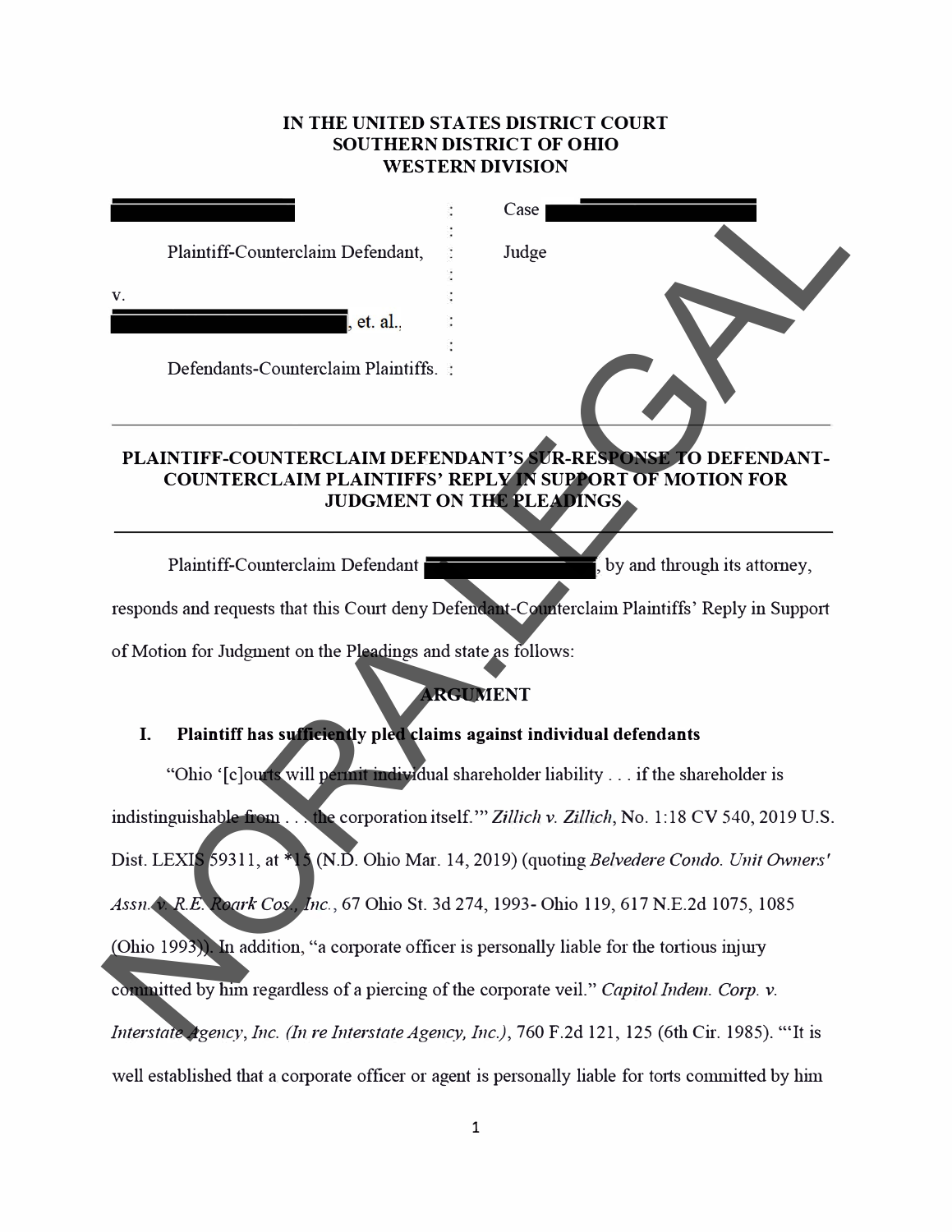even though he was acting for the benefit of the corporation." *Id.* (quoting *A & M Records, Inc.* v. *M VC. Distributing Corp.,* 574 F.2d 312 (6th Cir. 1978)).

Defendant Company in its reply repeats its argument that Plaintiff's contract was with the Defendant Company and so the individual defendants cannot be held liable for the acts arising out of the contract. (Doc No., Defendants' Reply, Page ID in .). Defendant Company again alleges that Plaintiffs claims for relief arising out of its contention that **'W** failed to pay for work performed by Plaintiff in anticipation of future sales under the Agreement." (Id., Page ID iii). This is not true. As specifically stated in Plaintiff's response, the cause of action against individual defendants is in no way related to the contractual obligations with Defendant Company. (Doc No.  $\blacksquare$ , Plaintiff's Response, Page **ID**  $\blacksquare$ ). Even if the individual members are officers of Defendant Company, they cannot escape from the liability for the torts committed by them. Here, Plaintiff in its Amended Complaint has specifically alleged and has established definite tort claims against the individual defendants and and **W, and S, and S, and S, and S, and A, and A, and A, and A, and A, and A, and A, and A, and A, and A, and A, and A, and A, and A, and A, and A, and A, and A, a** claims against the individual defendants cannot be dismissed. Defendant Company in its reply repeats its argument that Plaintiff's contract was with the<br>Defendant Company and so the individual defendants cannot be held liable for the accuration<br>out of the contract. (Doc No  $\blacksquare$ , D

# **II. Defendants are not entitled to judgment in their favor.**

## **A. Plaintiff has Pied a Viable Claim of Conversion**

"When conversion is committed by a corporation, the agents and officers of the corporation may also be found personally liable for their active participation in the tort, even though they do not personally benefit thereby." *Casias* v. *Wal-Mart Stores, Inc.,* 695 F.3d 428, 434 (6th Cir. 2012) (internal quotation and citation omitted).

Defendants in its reply argue that Plaintiff has failed to identify plausible allegations sufficient to support its conversion claim. (Doc No.  $\blacksquare$ , Defendants' Reply, Page  $ID \blacksquare$ ). This is not true as Plaintiff has clearly stated in its response that the parties' obligation was not completely dependent on the Confidential Purchase/Manufacturing Agreement ("Agreement").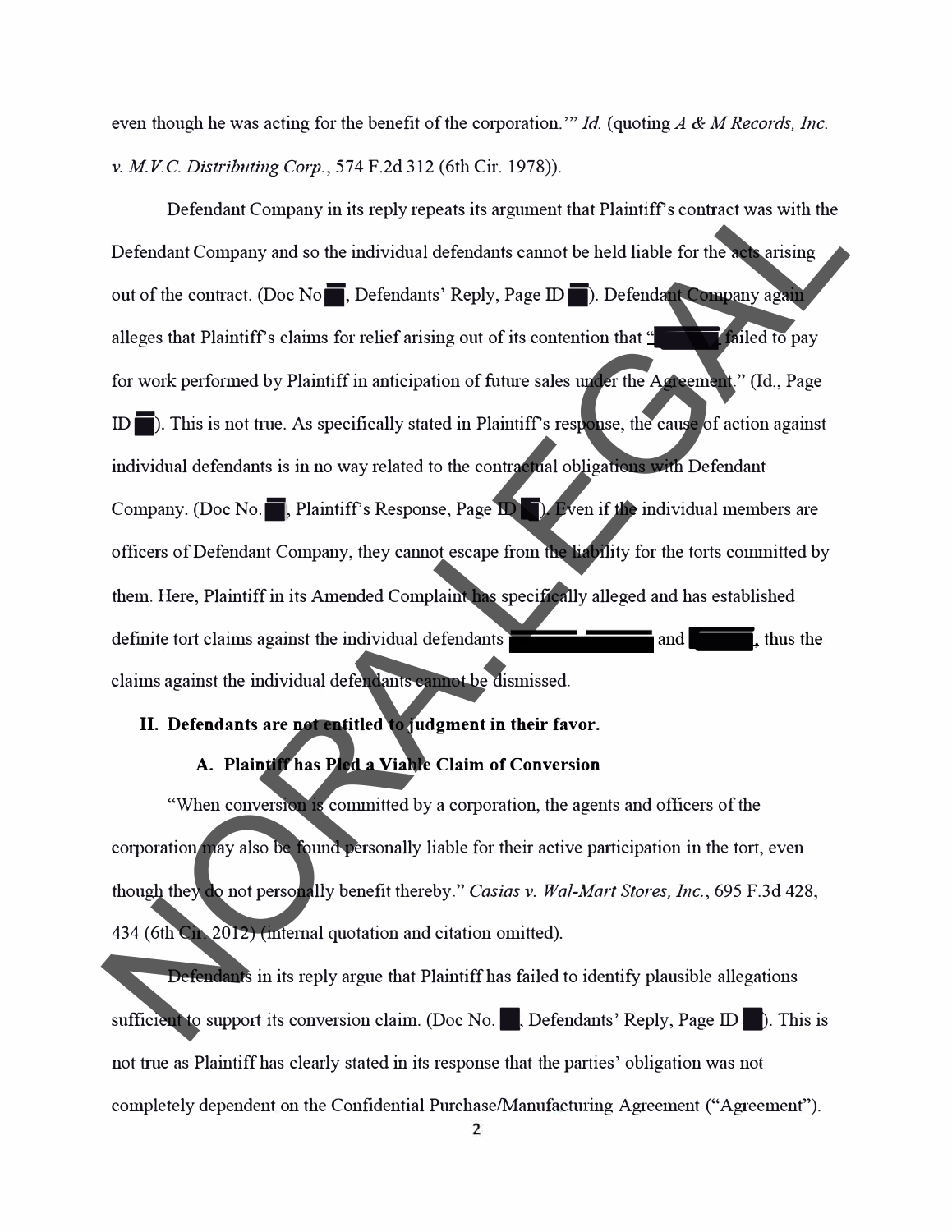(Doc No. , Plaintiff's Response, Page ID ). Apart from Defendant Company's non-payment of the outstanding invoices, Plaintiff in its amended complaint has also identified acts outside the contract that sufficiently establishes the conversion claim. (Doc No. , Am. Compl., Page ID  $\&\quad$ ,  $\P\P$ ;  $\P\P$  :  $\P\P$  ). Plaintiff replicated and argued these facts in its response to judgment on pleadings. (Doc No. , Plaintiff's Response, Page ID

Defendants further state that Plaintiff has not identified any part of the Agreement that creates a personal obligation on the individual defendants. However, officers of a corporation will be liable for their participation in the conversion by a corporation even if they are not personally benefited. So, a personal obligation doesn't need to be created on the three individual defendants to impose liability on them. Defendants further try to distinguish *Vienna Beauty Prods. Co. v. Cook*, 2015-Ohio-5017, 53 N.E.3d 808, ¶ 12 (2d Dist.) cited by Plaintiff. However, *Vienna* is different from the instant case. Contrary to *Vienna* all three individual defendants here directly participated in the dealings with Plaintiff. Moreover, Plaintiff used the Minnesota case *Universal Lending Corp. v. Wirth Cos.*, 392 N.W.2d 322 (Minn.App.1986) only as a citing reference to show the liability of an officer of a corporation. Therefore, contrary to the Defendants' argument, Plaintiff has sufficiently established facts in its amended complaint as well as strongly argued in its Response to Defendant's Motion for Judgment on Pleadings that Defendants intentionally exercised dominion and control over Plaintiff's property outside the Agreement. contract that sufficiently establishes the conversion claim. (Doc No. **A.**m. Compl., Page ID<br> **No. 1.** Page ID<br> **No. 1.** Plaintiff's Response. Page ID<br> **Detectants for No. Page ID**<br>
Detectants for No. **Page ID**<br>
Detectan

## **B. Plaintiff's Fraud and Misrepresentation Claim is not Deficient**

In fraud claims, "While th[e] particularity requirements must be considered, the ultimate question is whether the complaint puts the defendant on 'sufficient notice of the misrepresentation, ' enabling them to respond to the allegations of fraud in an informed manner."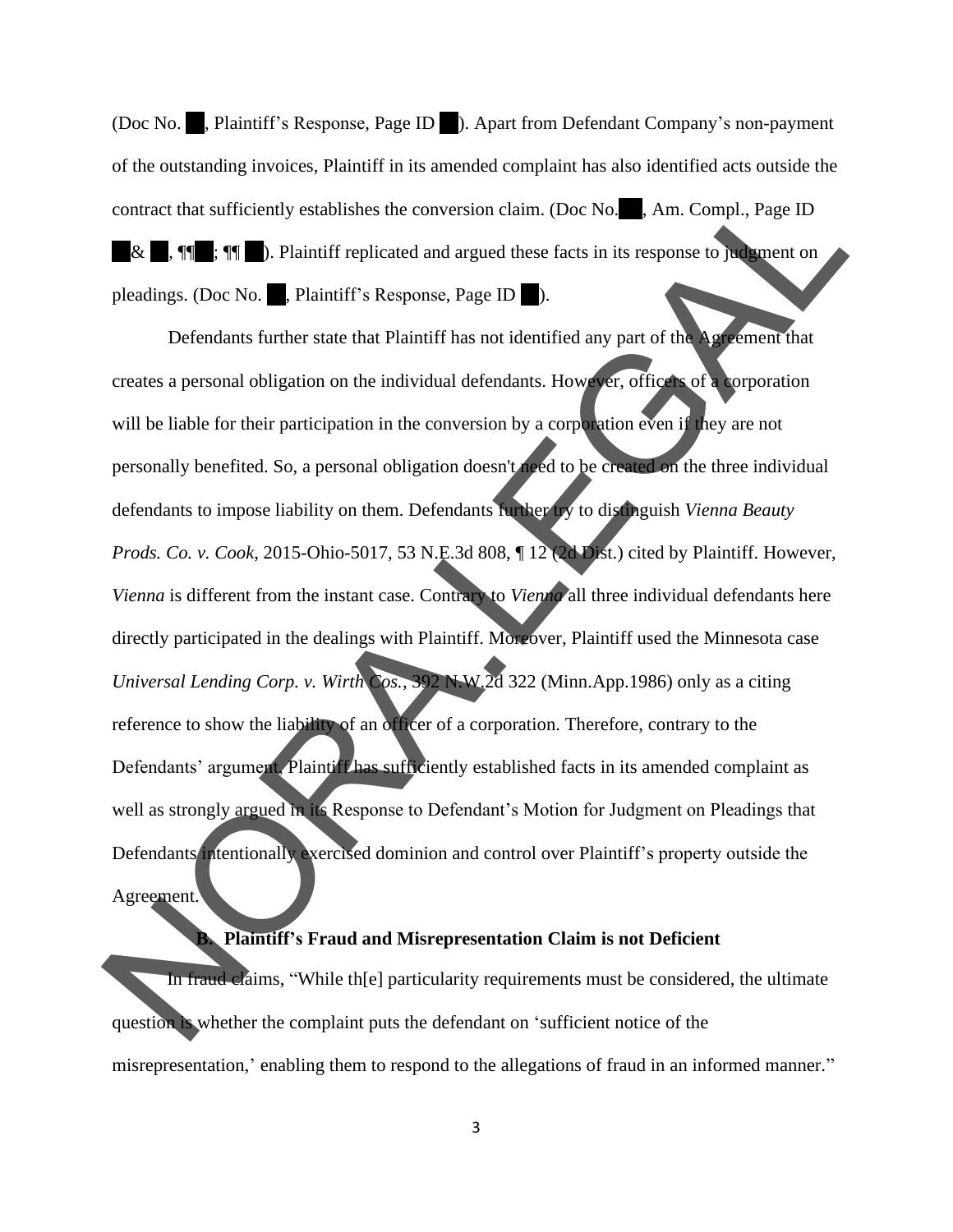*Premier Bus. Grp., LLC v. Red Bull of N. Am., Inc.*, No. 08-CV-01453, 2009 U.S. Dist. LEXIS 91647, at \*23 (N.D. Ohio Sep. 30, 2009)

Defendant Company in its reply bases its arguments on the cases *Swierkiewicz v. Sorema, N.A.*, 534 U.S. 506, 510–12 (2002) and *SEC v. Blackwell*, 291 F. Supp. 2d 673, 686 (S.D. Ohio 2003) cited by Plaintiff and argues that fraud claim must be pled with particularity. (Doc No.

, Defendants' Reply, Page ID & ). Plaintiff does not argue that these cases state the contrary but emphasizes the observation in these cases that even though fraud must be pled with particularity a Plaintiff need not present facts and evidence in the complaint. (Doc No. Plaintiff's Response, Page ID ). Therefore, even while considering particularity, the ultimate question is whether the defendant has sufficient notice of the misrepresentation enabling them to respond. Plaintiff in its amended complaint has sufficiently met these requirements and has also cited the facts in its response. (Doc No. , Am. Compl., Page ID , , , , , , & & ; Doc No. , Plaintiff's Response, Page ID ). Plaintiff specifically identifies the individual defendants and the misrepresentations made by them. However, Defendant Company in its reply makes a baseless argument that Plaintiff has not alleged any identifiable misrepresentations or omissions. Defendant Company in its reply bases its arguments on the cases *Swierkiewicz* v. *Sorema*,<br>
N.A., 534 U.S. 506, 510-12 (2002) and *SEC* v. *Blackwell*, 291 F. Supp. 2d 673, 688 **C.** Ohio<br>
2003) cited by Plaintiff and arg

Defendant Company also states that Plaintiff has admitted that "the question here is whether it met the heightened pleading standards of Rule 9 for its fraud claims." (Doc No.  $\blacksquare$ , Defendants' Reply, Page ID ). This is not true because Ganger has stated that "[t]he threshold test is whether the defendant is placed on 'sufficient notice of the misrepresentation, allowing the defendants to answer, addressing in an informed way' . . . ." (Doc No. , Plaintiff's Response, Page ID (b). Here, Plaintiff's amended complaint sufficiently notified Defendants of their misrepresentation.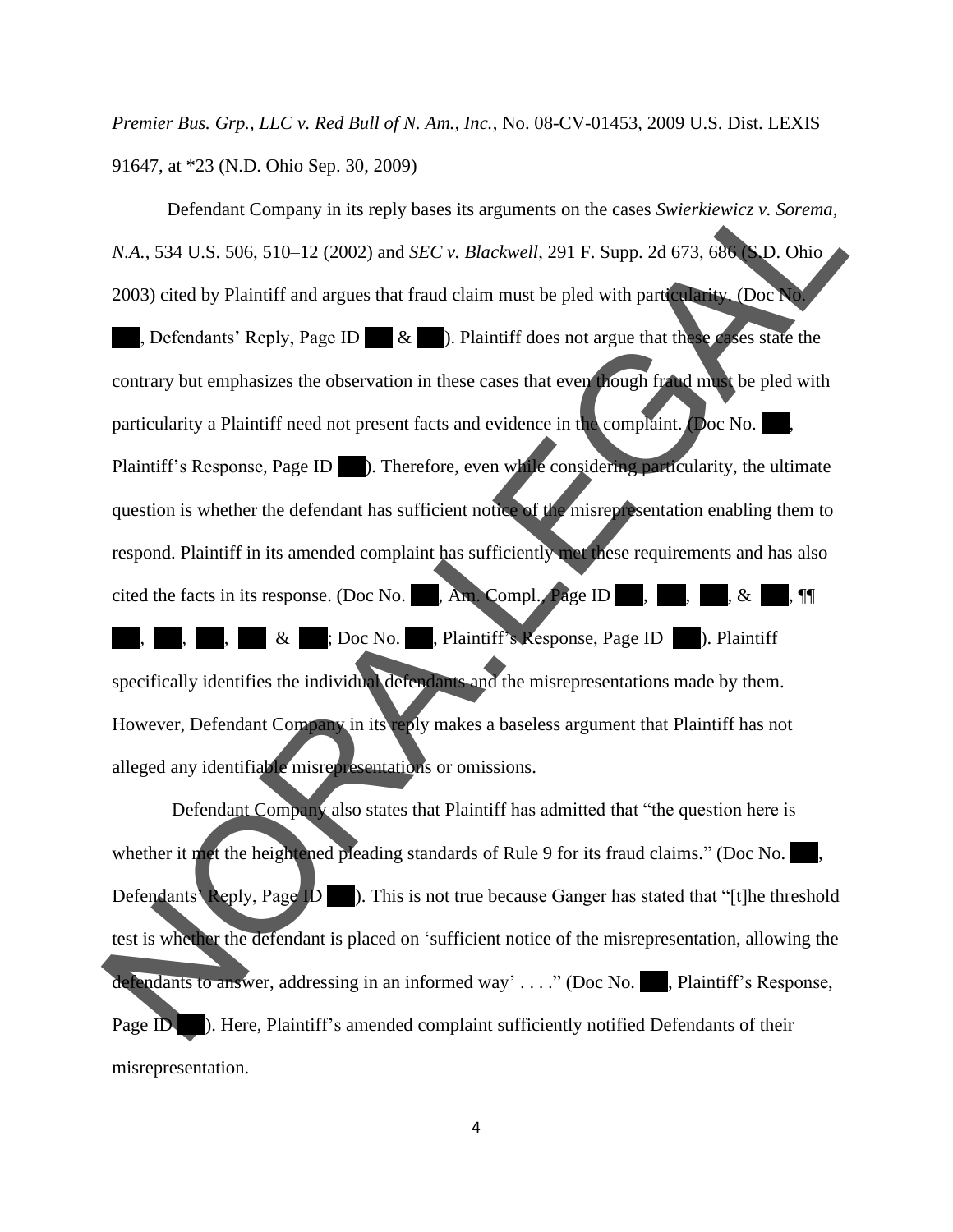#### **C. Plaintiff's Money Owed on Account Claim Does Not Fail**

Defendant Company repeats its argument that Plaintiff fails to allege a viable claim for money owed on the account. This argument is baseless and false. Plaintiff in its amended complaint has sufficiently alleged the money owed on account claim along with the invoices. Here, Plaintiff performed several services to Defendant Company outside the Agreement. The Agreement does not govern those services of Plaintiff. Defendants owe money to Plaintiff for those acts performed by Plaintiff outside the Agreement. Plaintiff specifically identify the services outside the Agreement in its amended complaint and has sufficiently stated its claims against Defendants. Defendant continues to make its baseless argument. Therefore, Plaintiff has a valid. money owed on the account. This argument is baseless and false. Plaintiff in its amended<br>
complaint has sufficiently alleged the money owed on account claim along with the woles.<br>
Here, Plaintiff' performed several service

# **D. Plaintiff's Claim for Unjust Enrichment Does Not Fail**

Under Ohio law, a Plaintiff may recover under the unjust enrichment theory if the subject under consideration is not governed by an express contract. *Wuliger v. Mfrs. Life Ins. Co. (USA)*, 567 F.3d 787, 799 (6th Cir. 2009).

In the instant case, Plaintiff's claim of unjust enrichment against Defendants is not just based on the express contract. Plaintiff has sufficient claims for unjust enrichment against Defendants that fall outside the terms of the express agreement with Defendant Company. Here, as alleged in the Amended complaint as well as repeated in the Response, Plaintiff has performed acts for Defendants outside the Agreement. Plaintiff in its Amended Complaint and the Response to Motion for Judgment on Pleadings has specifically identified the services that fell outside the contract with Defendant Company. The acts do not govern the contract between Plaintiff and Defendant Company. Therefore, Plaintiff's unjust enrichment claim should stand.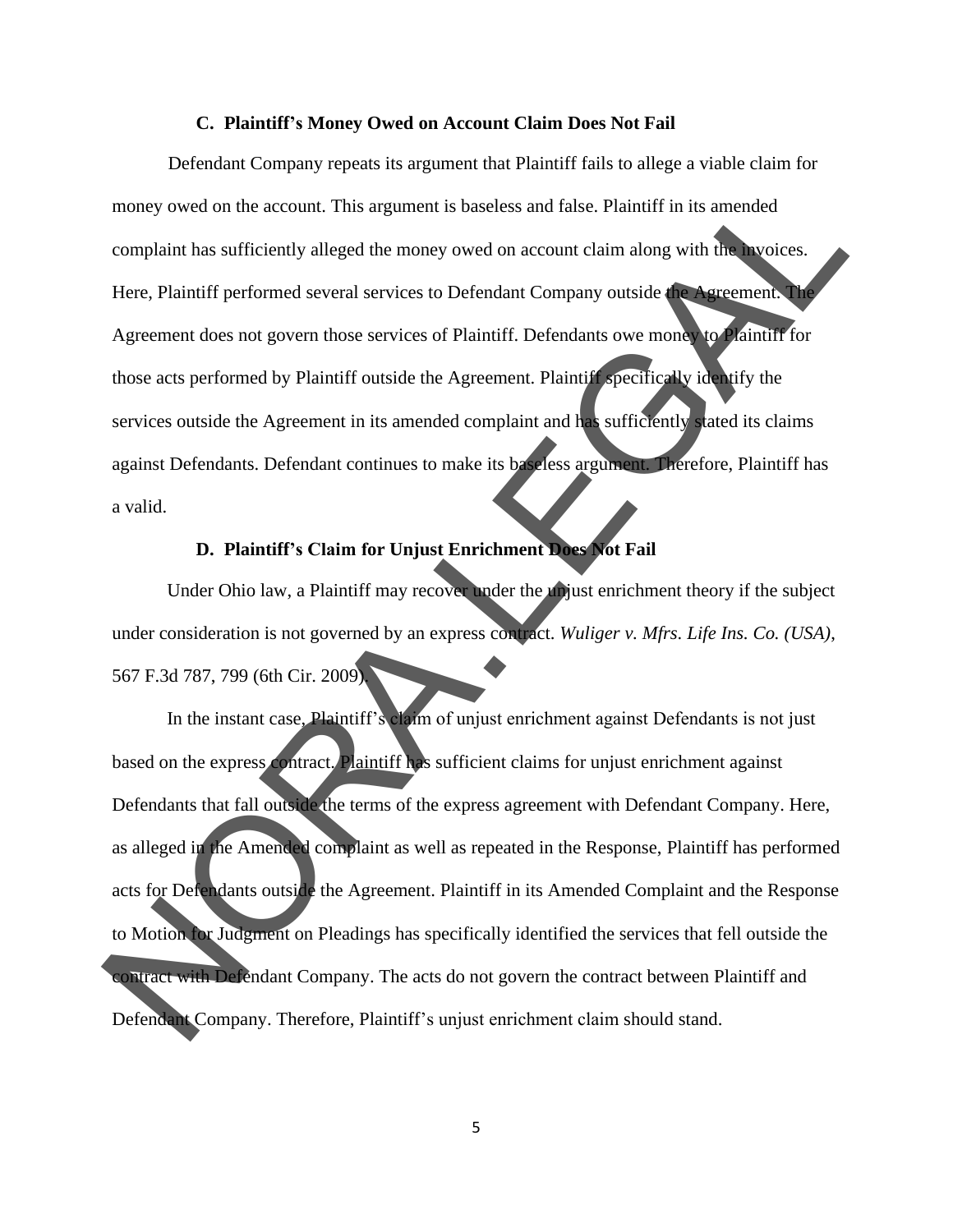#### **E. Plaintiff's Breach of Contract Claim Does Not Fail**

Defendant Company in its reply repeats and continues to make its baseless argument that "Plaintiff has not alleged facts sufficient to establish that it performed its contractual obligation or that Defendant Company failed to pay . . . ." (Doc No. , Defendants' Reply, Page ID Plaintiff in its amended complaint has sufficiently alleged facts by establishing its performance of the contractual obligation. (Doc No. , Am. Compl., Page ID ,  $\P$ ,  $\P$  ). Plaintiff also replicated the same in its response by citing the same paragraphs. In addition, Plaintiff has also sufficiently established Defendant Company's failure to pay for the services performed by Plaintiff and also Defendant Company's failure to provide evidence of liability insurance including Plaintiff as additionally insured. Plaintiff in its response has further argued these facts again to demonstrate that it has established its breach of contract claim against Defendants. "Plaintiff has not atteged facts sufficient to establish that it performed its contractual obligation<br>or that Defendant Company failed to pay ...." (Doc No. 2. Defendants' Reply,  $\bullet$  1D<br>
Plaintiff in its amended complain

## **F. Plaintiff's RICO Claims Does Not Fail**

Contrary to Defendants' argument, "'[t]he corporate owner/employee, a natural person, is distinct from the corporation itself, a legal different entity with different rights and responsibilities due to its different legal status . . . .'" *Compound Prop. Mgmt., LLC v. Build Realty, Inc.*, 462 F. Supp. 3d 839, 856 (S.D. Ohio 2020) (quoting *Cedric Kushner Promotions, Ltd. v. King*, 533 U.S. 158, 163 (2001)). A party can claim a corporation as the enterprise and can name its officers as defendants in that action. *Id*. at 857. "[I]ndividual defendants are always distinct from corporate enterprises<sup>[.]"</sup> *Id.* (internal quotation and citation omitted).

In addition, "in proving a 'scheme to defraud' under mail and wire fraud, the plaintiff must assert a plan or course of action by which someone intends to deprive another of money or property by means of false or fraudulent pretenses, reputation, or promises. *Prater v. Livingston Ave. Child Care, LLC* , No. 2:14-CV-490, 2015 U.S. Dist. LEXIS 39398, at \*10 (S.D. Ohio Mar.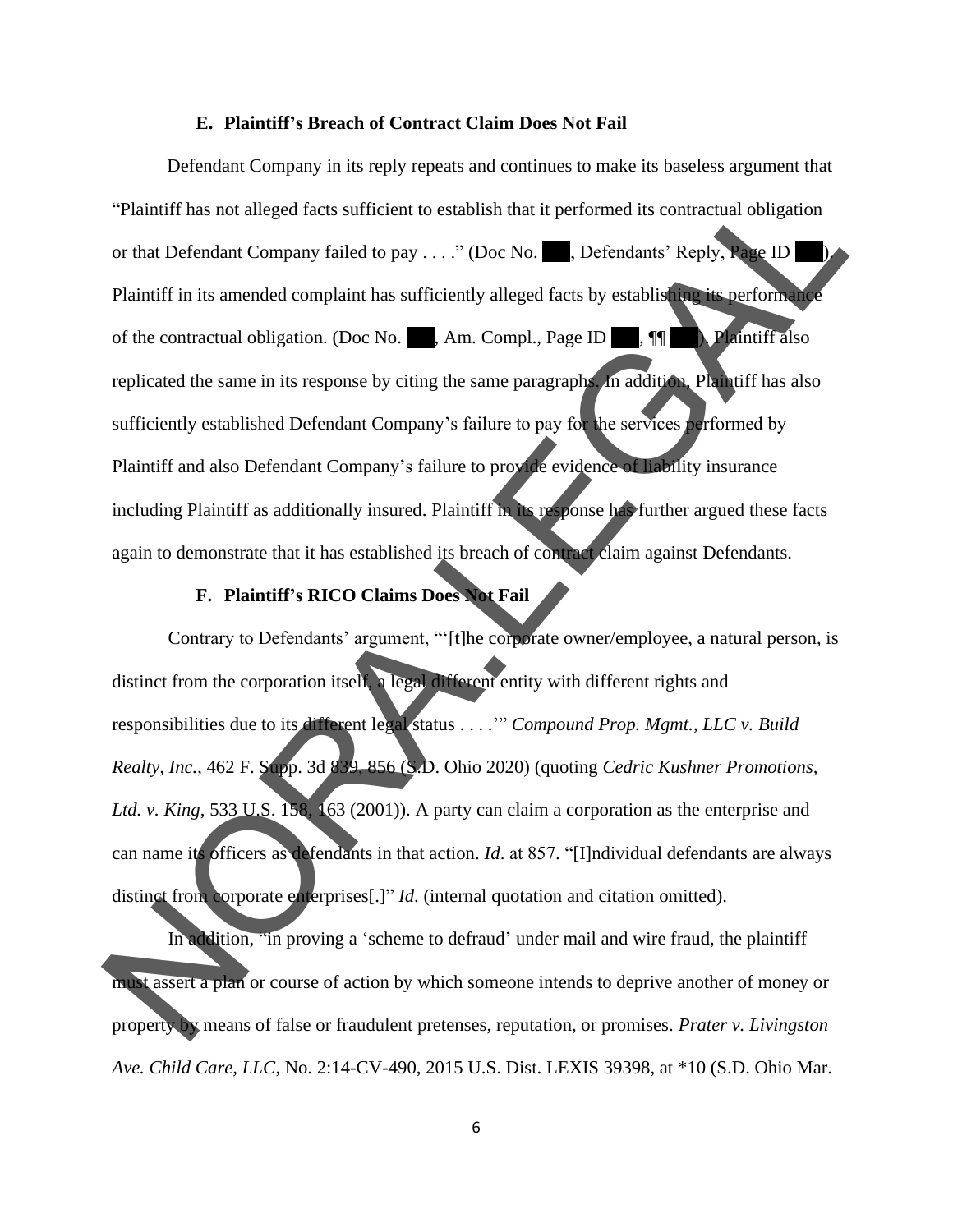27, 2015). The plaintiff must show that "the defendant acted with specific intent to defraud or acted with recklessness with respect to potentially misleading information." *Id*.

Defendant Company makes a baseless argument that since Plaintiff has not alleged a valid enterprise, its RICO claim fails as a matter of law. (Doc No.  $\blacksquare$ , Defendants' Reply, Page ID ). This is not true because Plaintiff has alleged a valid enterprise. Plaintiff sufficiently alleges that individual defendants were involved in creating an enterprise with Defendant Company to defraud Plaintiff. Here, the individual defendants are distinct from the corporation and so Plaintiff sufficiently establishes its claim by alleging Defendant Company as the valid enterprise and its officers as the defendants in that action.

In addition, Plaintiff has also pled the scheme of predicate acts with particularity. Plaintiff in its Amended Complaint has specifically alleged the scheme of Defendants' mail and wire fraud with particularity. Plaintiff in its amended complaint identifies the loss and the benefits to Defendant Company through the misrepresentation. Plaintiff in its response has also argued these facts. Defendants only rely to the Agreement between the parties as controlling the services provided by Plaintiff. But the Agreement does not govern all services provided by Plaintiff. Plaintiff provides several services that were outside the Agreement. Plaintiff's Amended Complaint sufficiently states how Defendants' racketeering activity affected them. (Doc No. , Am. Compl., Page ID & , ¶¶ - ). Contrary to Defendants' argument, Plaintiff in its amended complaint has also alleged the harm suffered to Plaintiff by relying on Defendant Company's funding sources. (Id., Page ID  $\parallel$ ,  $\parallel$  & Finally, Defendant's argument that Plaintiff has not alleged any scheme or pattern of racketeering activity is false. This argument is false and without any base. Plaintiff has alleged the pattern of racketeering activity by citing the alleged trademark issue by Defendant CompanyDefendant Company makes a baseless argument that since Plaintiff has not alleged a<br>valid enterprise, its RICO claim fails as a matter of law. (Doc No. **E.** Defendants reply, Page<br>ID. This is not true because Plaintiff has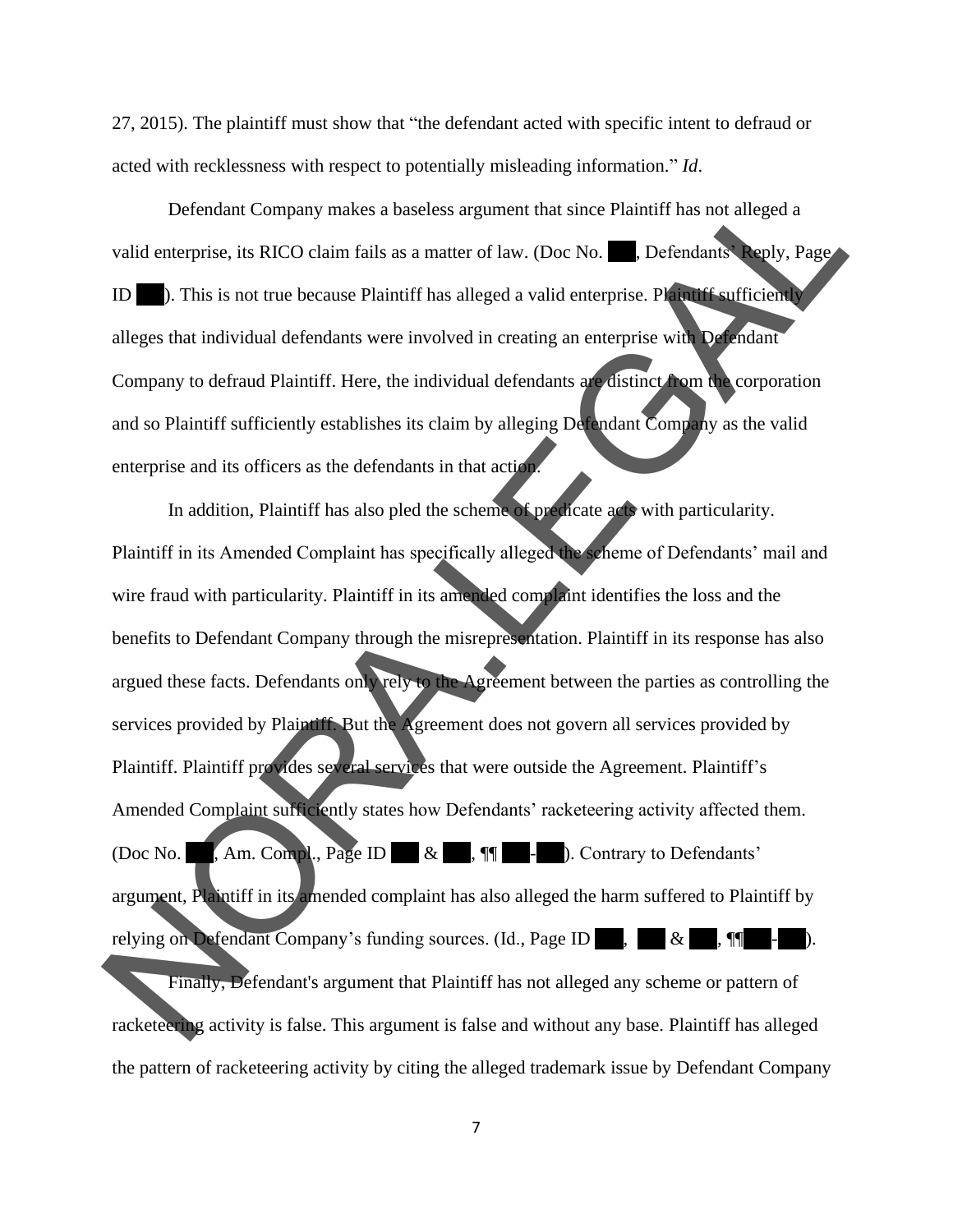